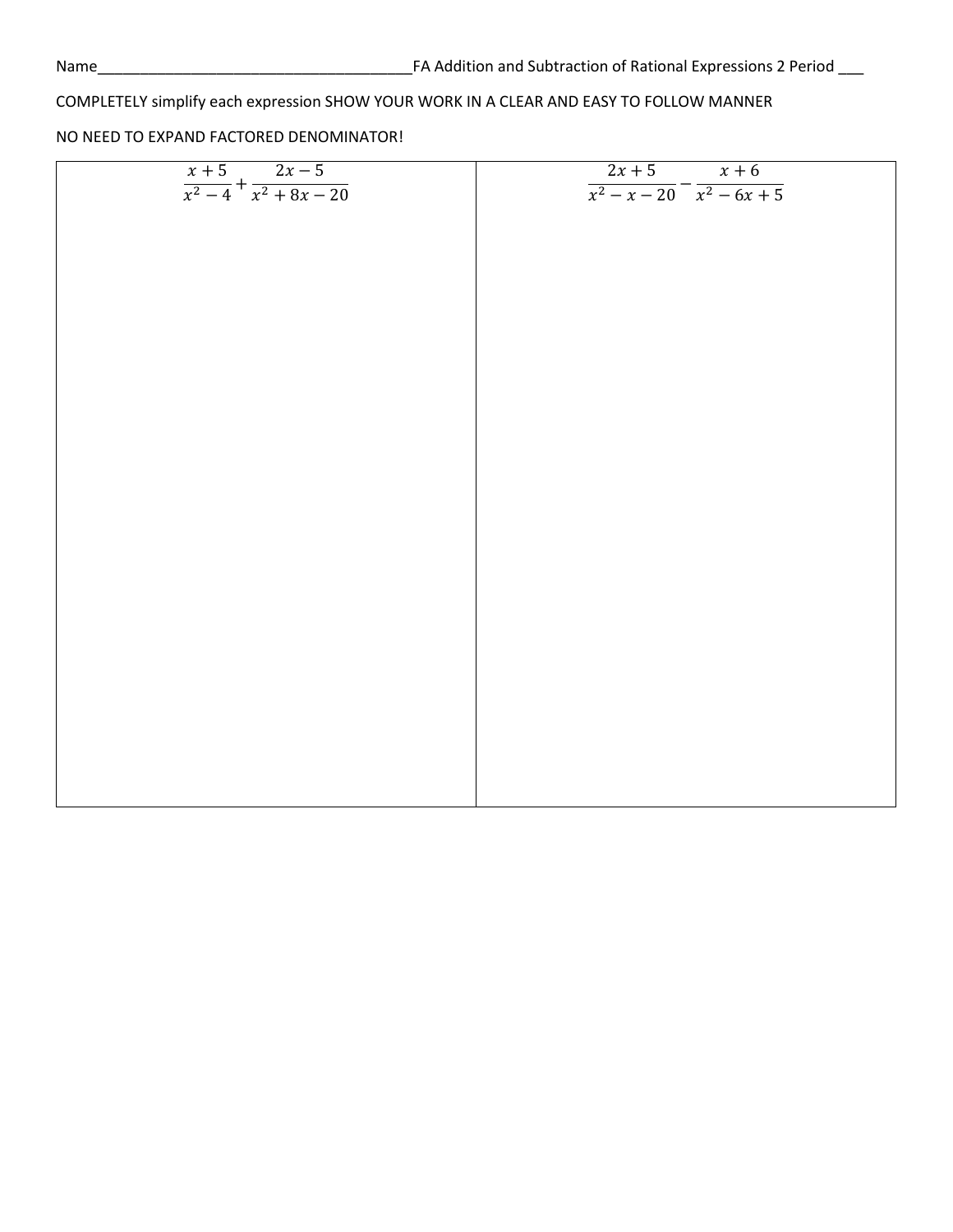$$
\frac{x+5}{x^2+4x-5} + \frac{3x-5}{x^2+10x+25}
$$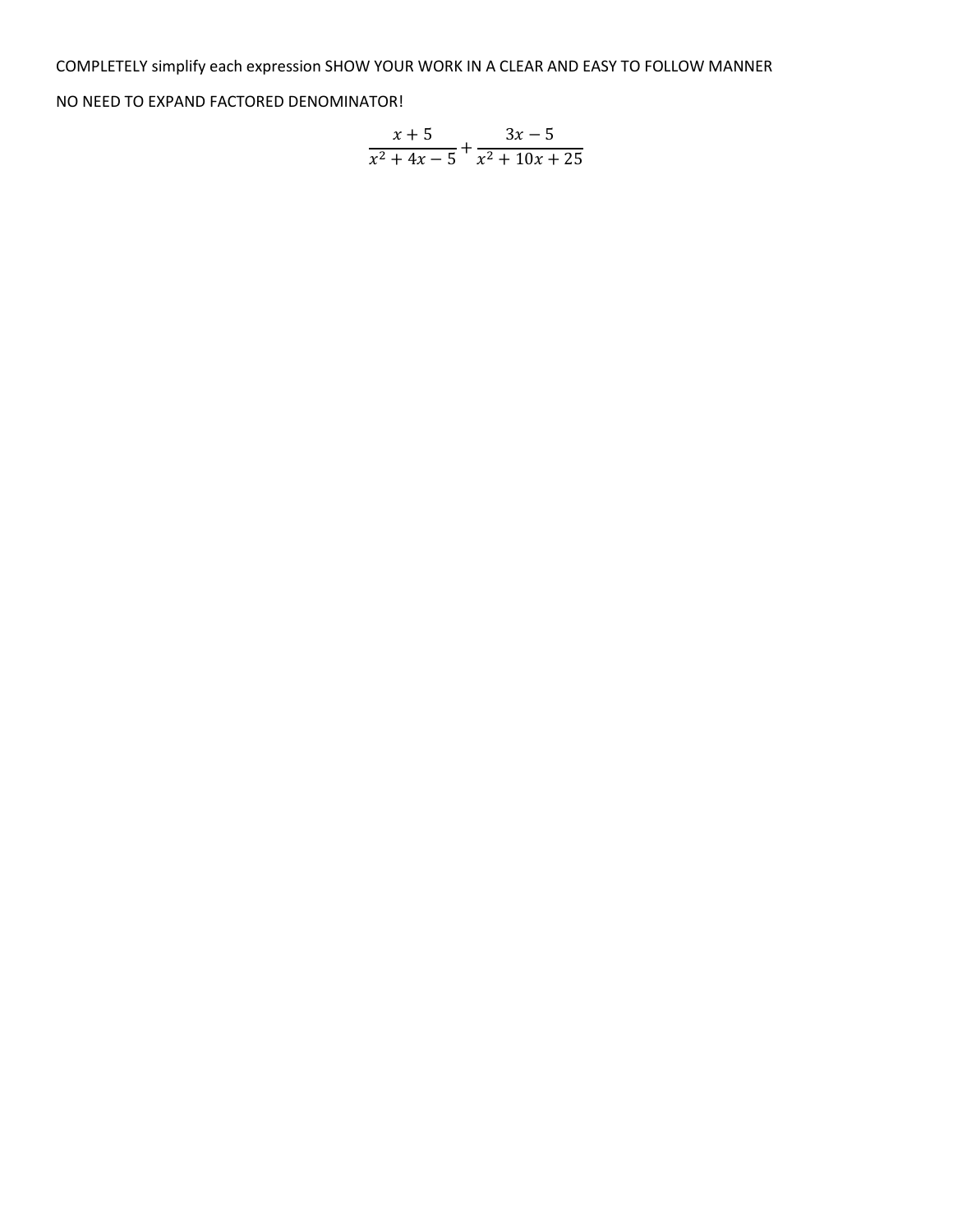| $\frac{x+4}{x^2-9} + \frac{4x-5}{x^2+2x-15}$ | $\frac{3x+5}{x-6}$<br>$\frac{x^2 - x - 12}{x^2 - 5x + 4}$ |
|----------------------------------------------|-----------------------------------------------------------|
|                                              |                                                           |
|                                              |                                                           |
|                                              |                                                           |
|                                              |                                                           |
|                                              |                                                           |
|                                              |                                                           |
|                                              |                                                           |
|                                              |                                                           |
|                                              |                                                           |
|                                              |                                                           |
|                                              |                                                           |
|                                              |                                                           |
|                                              |                                                           |
|                                              |                                                           |
|                                              |                                                           |
|                                              |                                                           |
|                                              |                                                           |
|                                              |                                                           |
|                                              |                                                           |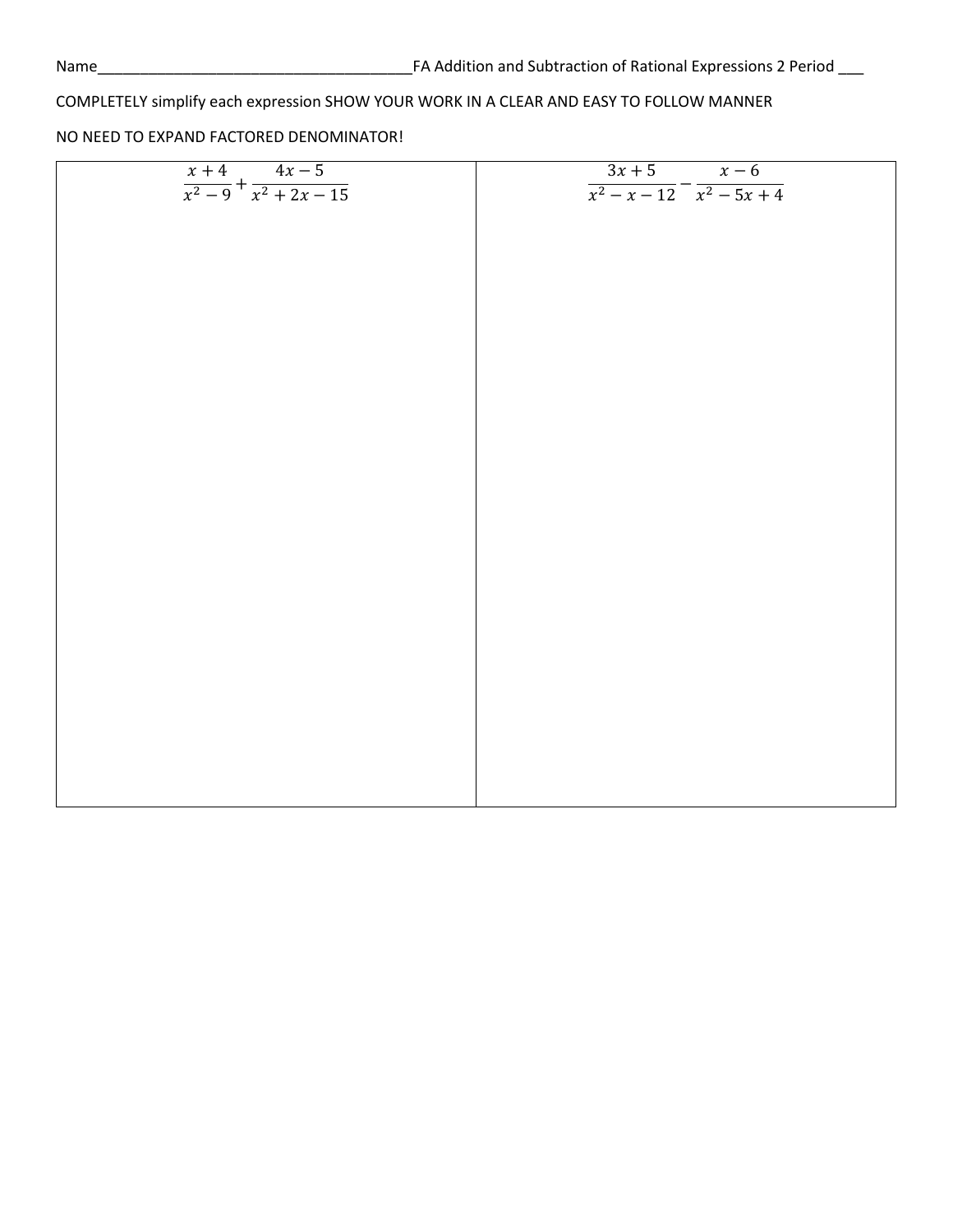$$
\frac{x+3}{x^2+2x-3} + \frac{4x-5}{x^2+6x+9}
$$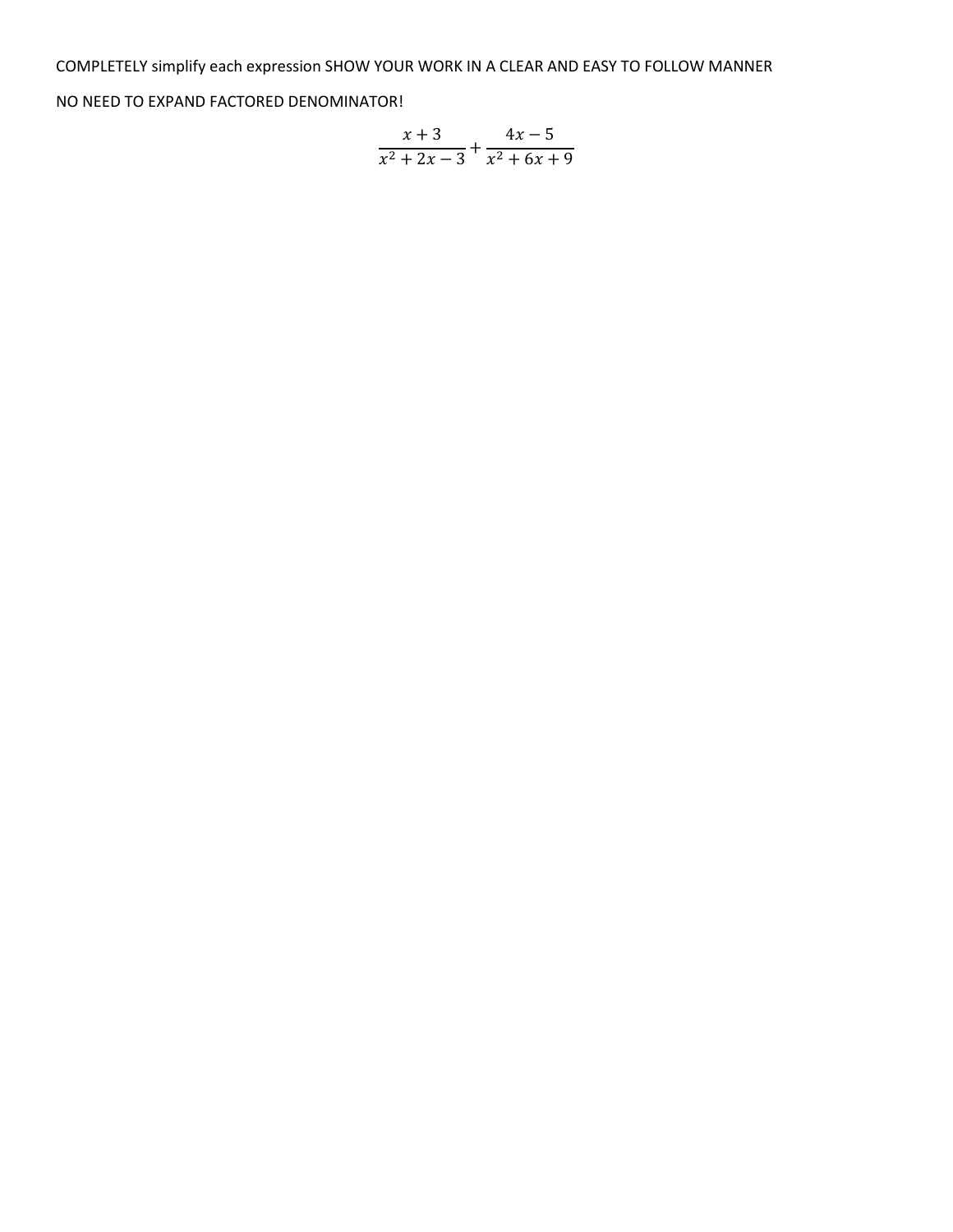| $\frac{x+6}{x^2-36} + \frac{4x-10}{x^2+3x-18}$ | $\frac{3x+5}{x-4}$                  |
|------------------------------------------------|-------------------------------------|
|                                                | $\frac{x^2 - x - 30}{x^2 - 7x + 6}$ |
|                                                |                                     |
|                                                |                                     |
|                                                |                                     |
|                                                |                                     |
|                                                |                                     |
|                                                |                                     |
|                                                |                                     |
|                                                |                                     |
|                                                |                                     |
|                                                |                                     |
|                                                |                                     |
|                                                |                                     |
|                                                |                                     |
|                                                |                                     |
|                                                |                                     |
|                                                |                                     |
|                                                |                                     |
|                                                |                                     |
|                                                |                                     |
|                                                |                                     |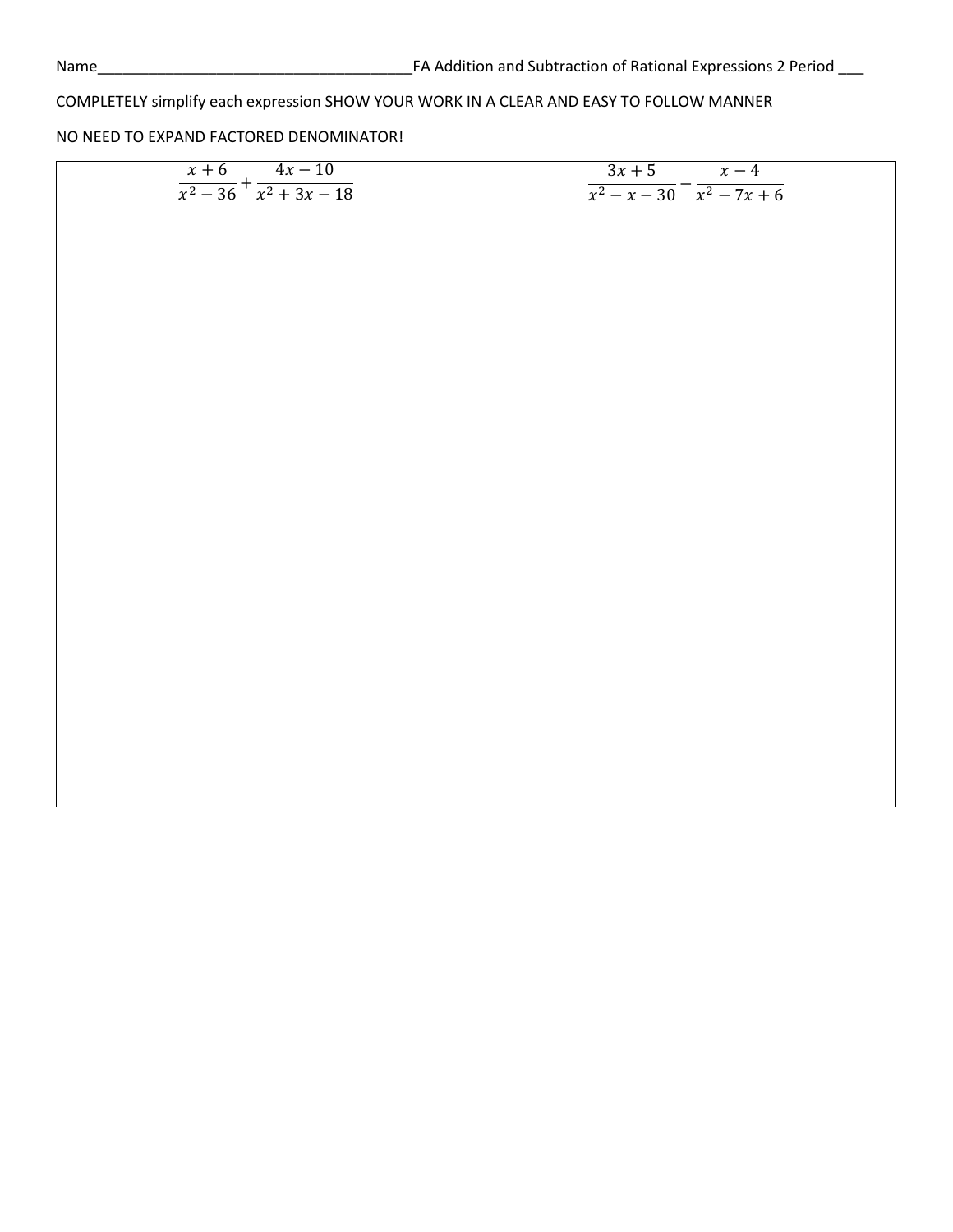$$
\frac{x+9}{x^2+5x-6} + \frac{5x-7}{x^2+12x+36}
$$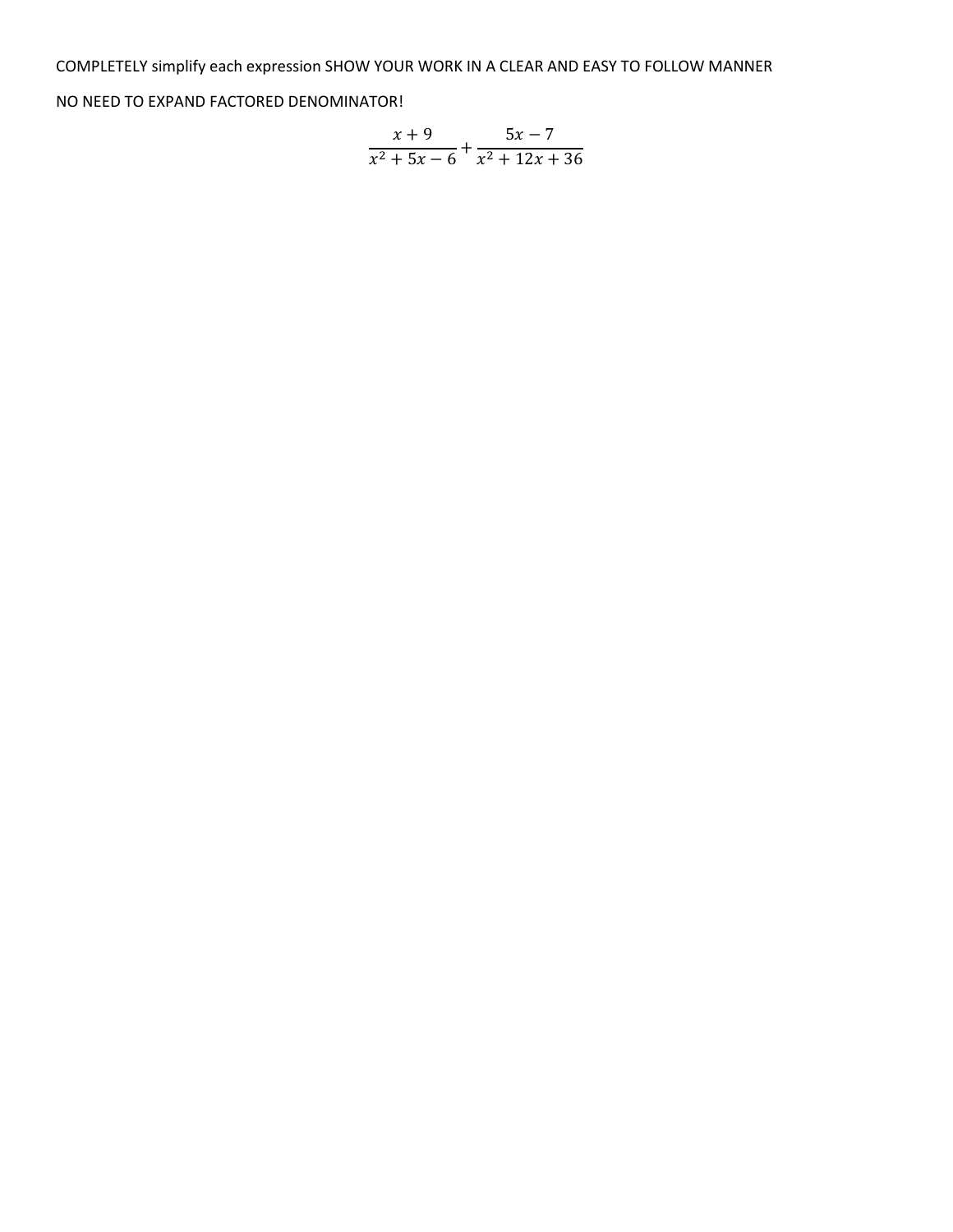| $\frac{x+8}{x^2-16} + \frac{4x-15}{x^2+2x-24}$ | $2x+7$ $x-8$<br>$\sqrt{x^2 - x - 12}$ - $\sqrt{x^2 - 5x + 4}$ |
|------------------------------------------------|---------------------------------------------------------------|
|                                                |                                                               |
|                                                |                                                               |
|                                                |                                                               |
|                                                |                                                               |
|                                                |                                                               |
|                                                |                                                               |
|                                                |                                                               |
|                                                |                                                               |
|                                                |                                                               |
|                                                |                                                               |
|                                                |                                                               |
|                                                |                                                               |
|                                                |                                                               |
|                                                |                                                               |
|                                                |                                                               |